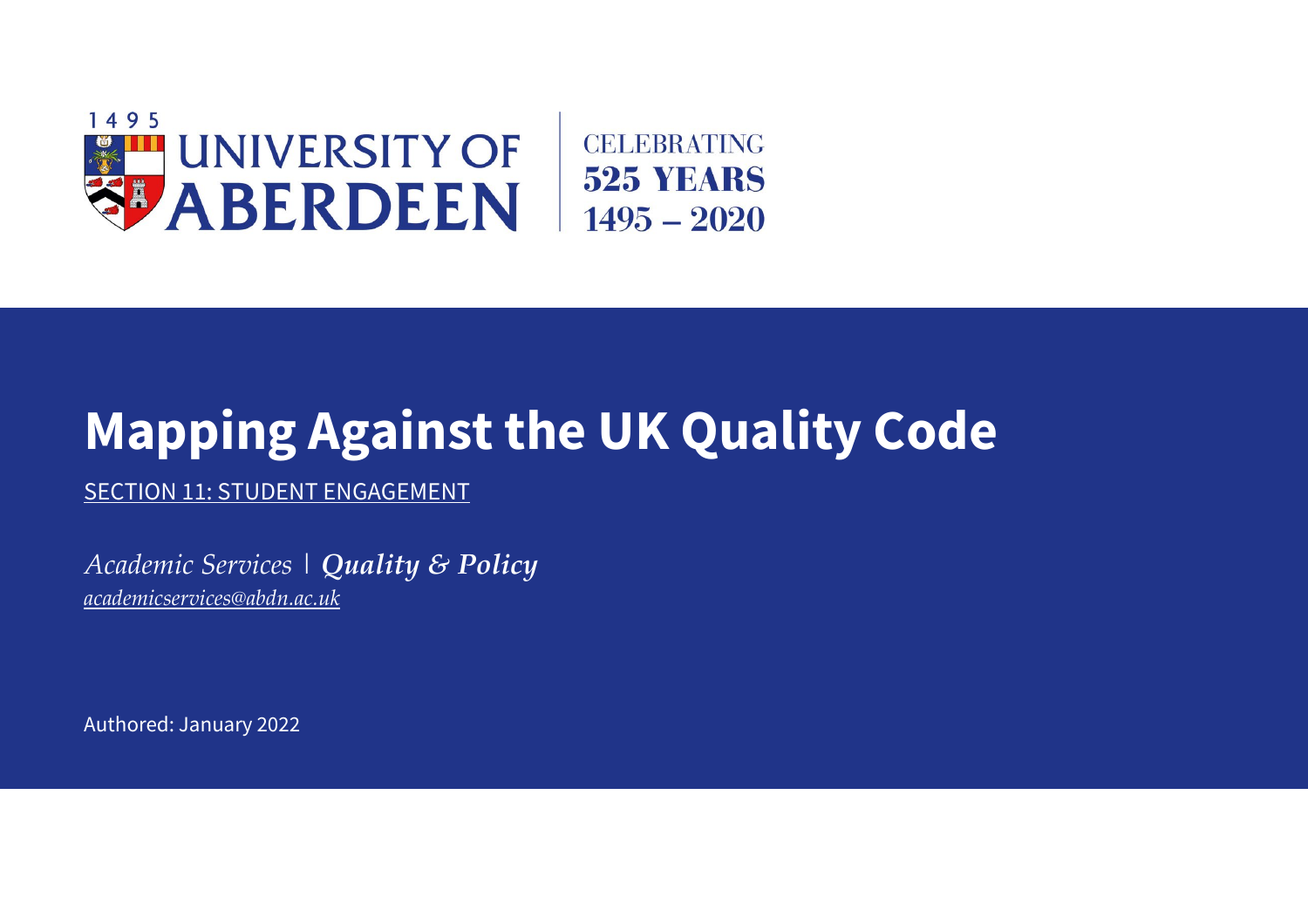# **SECTION 11: STUDENT ENGAGEMENT**

## INTRODUCTION

The Quality Code is split into 12 themes, available online on the QAA website a[t https://www.qaa.ac.uk/quality](https://www.qaa.ac.uk/quality-code)-code. As part of the code, *Student Engagement* is an important theme, particularly in relation to ensuring students have an excellent and supportive student experience. The engagement of students in academic and non-academic feedback is actively encouraged, as students provide meaningful contributions to the enhancement and improvement of teaching, learning and student experience services. The Quality Code describes this theme as follows:

*This Theme describes the meaningful participation of students in quality assurance and enhancement processes, which results in the improvement of their educational experience as well as benefiting the wider student body, institution and sector. For student engagement to contribute effectively to quality assurance and enhancement processes, it needs to capture the voices of all students, irrespective of location, mode of delivery, level of study, or discipline.*

In practical terms, this means that students should have the opportunity to engage in the evaluation of education provision and that all voices should be represented by means of an equal and inclusive feedback system. It also focuses on students being the drivers of change and ensuring continuous improvement and enhancement of educational and student experience services.

In defining key terms that will be used frequently in this section, the Quality Code notes the following:

**Stakeholder:** Used to define and describe anyone with an interest in student engagement, and may include the following: students; students' union, association or guild; academic and professional services staff; the provider; employers; regulatory bodies, such as professional, statutory and regulatory bodies; the wider external community, for example, service users; alumni.

**Student body:** Used to describe the entire student population. Depending on the context, this may include: individual students; groups of students with a common experience or interest (such as a club or society); formal representatives of a group (such as students' union, association or guild), or groups of students.

**Students' representative body/organisation:** Used to describe a formal body that represents and promotes the interests of students. This may be a students' union, a students' association or guild.

**Partnership:** For the purposes of this Theme, 'partner' and 'partnership' are used to define and indicate joint working between students and staff (or the students' union, association or guild and the provider). The level of each partner's engagement will vary depending on the context and aspect of the student experience.

**Co-creation:** Defined as the act of bringing different stakeholders together, to jointly produce a mutually valued outcome. Students can be engaged as cocreators at different levels, ranging from curriculum design negotiated jointly with staff, to participation in policy and strategy development. **Quality system:** Covers any formal or informal quality enhancement or quality assurance policy or process used by a higher education provider.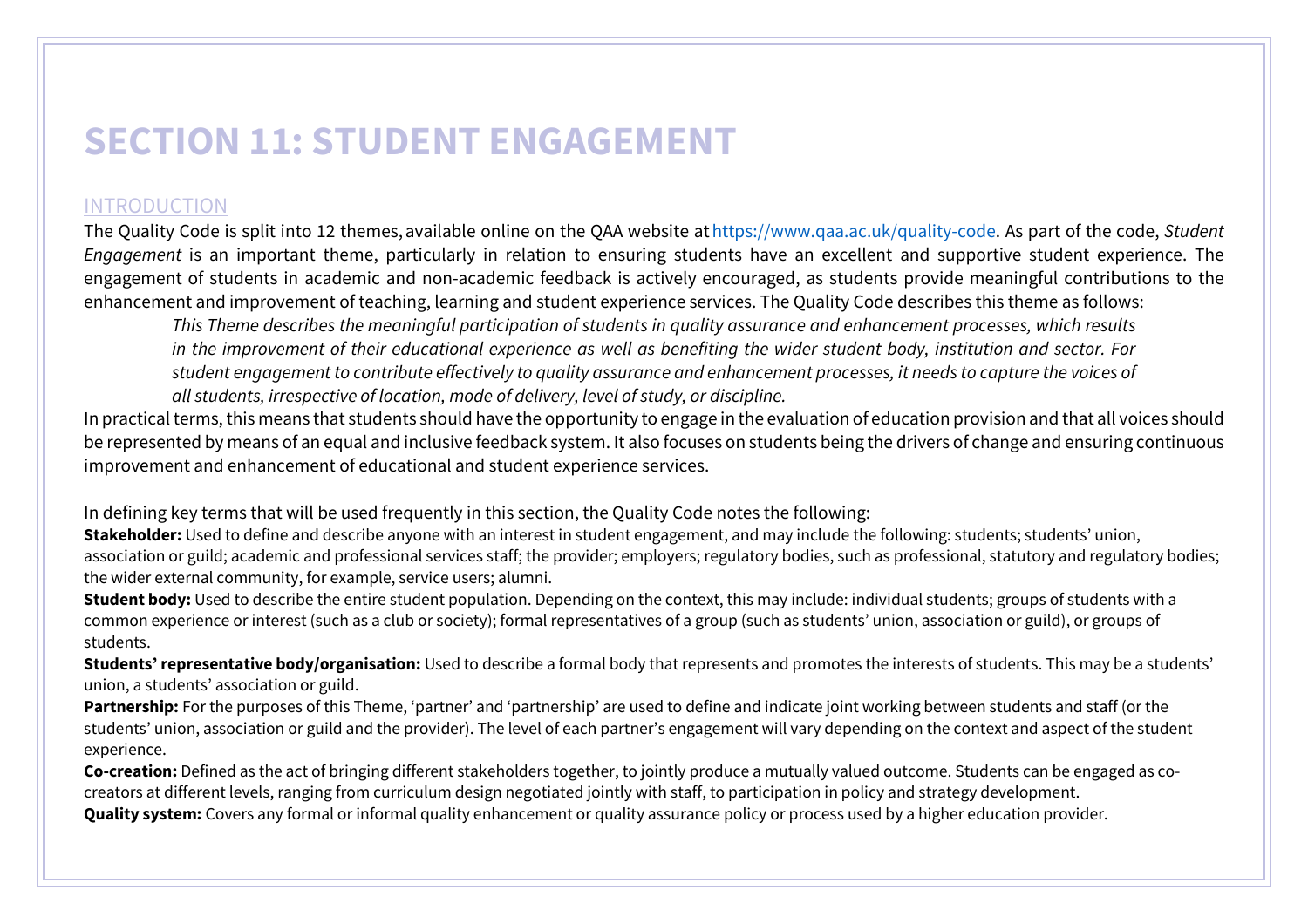### SECTION 11: STUDENT ENGAGEMENT

The Quality Code has three different sections: the expectations for standards; the expectations for quality; and the guiding principles. The relevant expectations for standards and quality are detailed below. The Guiding Principles are mapped to the University's own policies, procedures and quality mechanisms. There are two separate sections for the University's practices, detailing what the University does and has in place to support that expectation/principle, as well as the supporting documentation, which includes reference to supporting policy, procedure, website or other document.  

#### **EXPECTATIONS FOR QUALITY & CORE/COMMON PRACTICES**

Courses are well-designed, provide a high-quality academic experience for all students and enable a student's achievement to be reliably assessed. The provider actively engages students, individually and collectively, in the quality of their educational experience. The provider engages students individually and collectively in the development, assurance and enhancement of the quality of their educational experience.

| <b>GUIDING PRINCIPLES</b>                                                                                                                                                                                                                                                                                                                                                                                     | <b>UNIVERSITY PRACTICES</b>                                                                                                                                                                                                                                                                                                                                                                                                                                                                                                                                                                                                                                                                                                                                                                                                                                                                                         | <b>SUPPORTING DOCUMENTATION</b>                                                                                                                                                                                                  |
|---------------------------------------------------------------------------------------------------------------------------------------------------------------------------------------------------------------------------------------------------------------------------------------------------------------------------------------------------------------------------------------------------------------|---------------------------------------------------------------------------------------------------------------------------------------------------------------------------------------------------------------------------------------------------------------------------------------------------------------------------------------------------------------------------------------------------------------------------------------------------------------------------------------------------------------------------------------------------------------------------------------------------------------------------------------------------------------------------------------------------------------------------------------------------------------------------------------------------------------------------------------------------------------------------------------------------------------------|----------------------------------------------------------------------------------------------------------------------------------------------------------------------------------------------------------------------------------|
|                                                                                                                                                                                                                                                                                                                                                                                                               | <b>GUIDING PRINCIPLES</b>                                                                                                                                                                                                                                                                                                                                                                                                                                                                                                                                                                                                                                                                                                                                                                                                                                                                                           |                                                                                                                                                                                                                                  |
| 1. Student engagement<br>through partnership working<br>is integral to the culture of<br>higher education, however<br>and wherever provision is<br>delivered - student<br>engagement is led<br>strategically, but widely<br>owned.<br>Partnership working is a key<br>concept for student engagement<br>in higher education - students<br>and staff fulfil mutually important<br>roles in shaping the student | The University and its Students' Association enjoy a collaborative working<br>relationship. The annual Student Partnership Agreement (SPA) outlines<br>the shared priorities of both organisations for the forthcoming<br>academic period. These agreed priorities are informed by and<br>support both AUSA and the University's strategies, with the overarching<br>goal of enhancing the student experience. The SPA reflects our joint<br>commitment to the following goals and principles:<br>fostering an environment for open and ongoing dialogue<br>between students and staff;<br>embedding transparency and honesty throughout;<br>$\bullet$<br>recognising and being respectful of different approaches<br>to enhance the Aberdeen student experience.<br>The University places strong emphasis on the involvement of students on<br>committees and in decision making thus helping to shape the student | <b>Student Partnership Agreement (Document)</b><br><b>Student Engagement (Webpage)</b><br><b>Student Feedback Form (Webpage)</b><br><b>Engaging Student in Quality Processes (Webpage)</b><br><b>Excellence Awards (Webpage)</b> |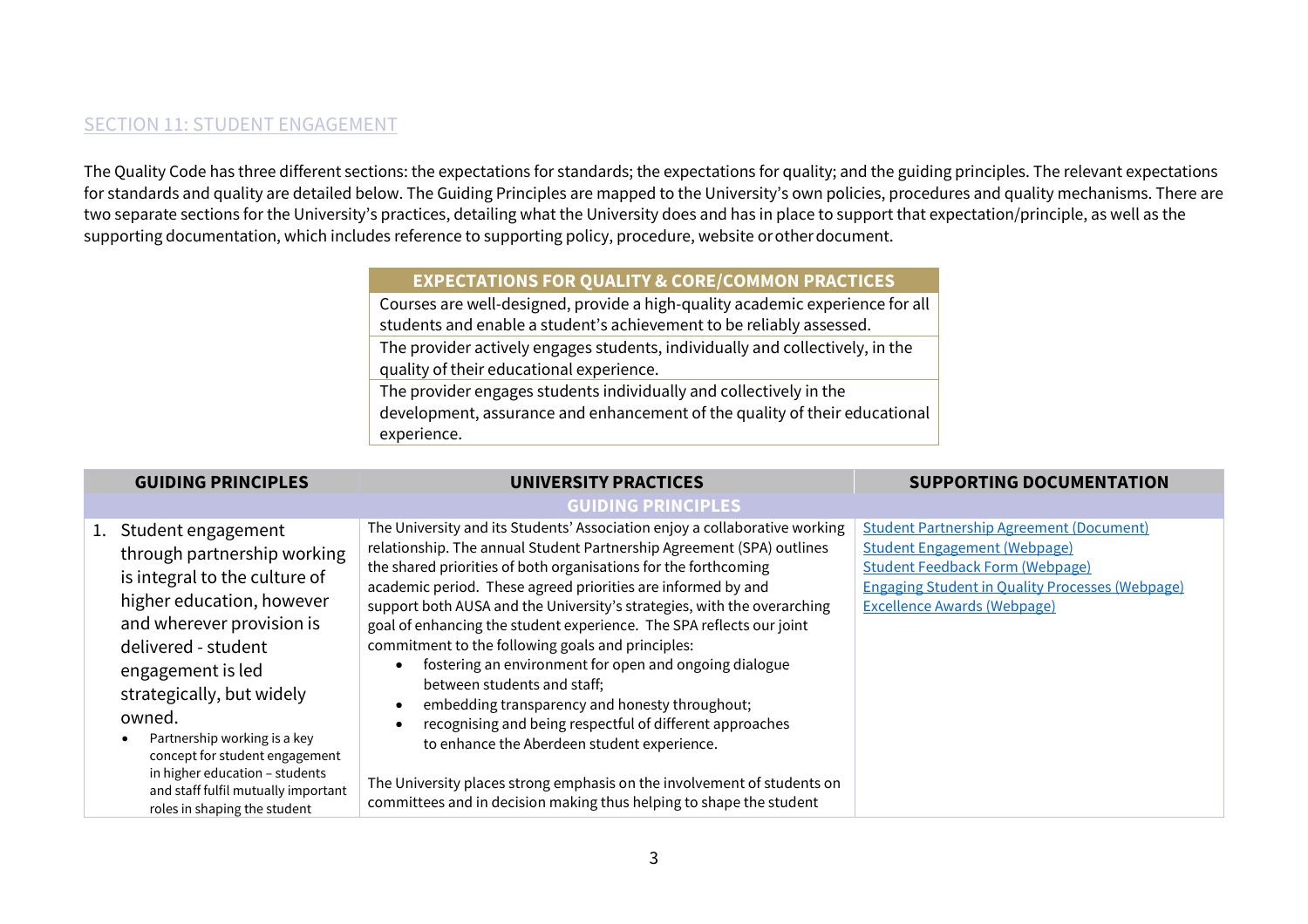| experience that enables staff and<br>students to recognise and value<br>the impact of student<br>engagement in enhancement and<br>quality assurance.<br>By fostering a culture of mutual<br>respect, openness and sharing of<br>information, providers can benefit<br>from the insights, views and<br>effective engagement of students.<br>Where they exist, providers work<br>with their students'<br>representative body (such as<br>students'<br>union/association/guild) to set<br>mutual goals and desired<br>outcomes from student<br>engagement activity at a strategic<br>level, to orientate students and<br>staff towards a shared<br>understanding of success.<br>Providers in partnership with their<br>student body should determine<br>how the partnership will work in<br>the context of their own<br>institution. For example, in some<br>providers the students'<br>representative body is the primary<br>vehicle for achieving partnership<br>in institution-wide activities. In<br>others, formal representative<br>structures for partnership working<br>may be embedded throughout. | experience. Each School has an AUSA elected School Convener who is the<br>lead student representative for each School. They work closely with the<br>elected class representatives to feed any concerns about courses and<br>programmes to the School either informally or via the Staff-Student<br>Liaison Committee. The School Convener (or other student<br>representative) attends School-level committees (e.g. School Education<br>Committee) where they are able to contribute to discussions around<br>future courses and programmes, policy matters, feedback (e.g. survey<br>results) and other matters relating to the wider student experience. At<br>a University level, AUSA representatives are also full members of all<br>Education committees including the University Education Committee and<br>and its sub-committees with Senate which is the University's main<br>academic decision-making body, the University Court, our Governing<br>Body and the University Management Group. Additionally, the Principal<br>and members of Senior Management meeting regularly with AUSA<br>Sabbaticals ensuring close partnership working between the University<br>and AUSA.<br>The Principal's Excellence Awards are an annual celebration of the<br>outstanding achievements of University of Aberdeen staff and students<br>with student nominations being a core strand of these awards. | Give Feedback on your Courses (Webpage)                                                                                                                                                                                               |
|----------------------------------------------------------------------------------------------------------------------------------------------------------------------------------------------------------------------------------------------------------------------------------------------------------------------------------------------------------------------------------------------------------------------------------------------------------------------------------------------------------------------------------------------------------------------------------------------------------------------------------------------------------------------------------------------------------------------------------------------------------------------------------------------------------------------------------------------------------------------------------------------------------------------------------------------------------------------------------------------------------------------------------------------------------------------------------------------------------|-------------------------------------------------------------------------------------------------------------------------------------------------------------------------------------------------------------------------------------------------------------------------------------------------------------------------------------------------------------------------------------------------------------------------------------------------------------------------------------------------------------------------------------------------------------------------------------------------------------------------------------------------------------------------------------------------------------------------------------------------------------------------------------------------------------------------------------------------------------------------------------------------------------------------------------------------------------------------------------------------------------------------------------------------------------------------------------------------------------------------------------------------------------------------------------------------------------------------------------------------------------------------------------------------------------------------------------------------------------------------------------------------------------|---------------------------------------------------------------------------------------------------------------------------------------------------------------------------------------------------------------------------------------|
| 2. Higher education providers,<br>in partnership with their<br>student body, define,<br>promote, monitor and<br>evaluate the range of                                                                                                                                                                                                                                                                                                                                                                                                                                                                                                                                                                                                                                                                                                                                                                                                                                                                                                                                                                    | Engaging students in their learning is crucial to the quality of the<br>University's teaching and learning provision and the overall student<br>experience. We have several formalised opportunities in which students<br>can become involved with quality processes and provide feedback on                                                                                                                                                                                                                                                                                                                                                                                                                                                                                                                                                                                                                                                                                                                                                                                                                                                                                                                                                                                                                                                                                                                | Become an Academic Representative (Webpage)<br><b>University Committees (Webpage)</b><br><b>Academic Quality Handbook (Webpage)</b><br><b>Student-Staff Liaison Committees (Document)</b><br><b>Course Evaluation Forms (Webpage)</b> |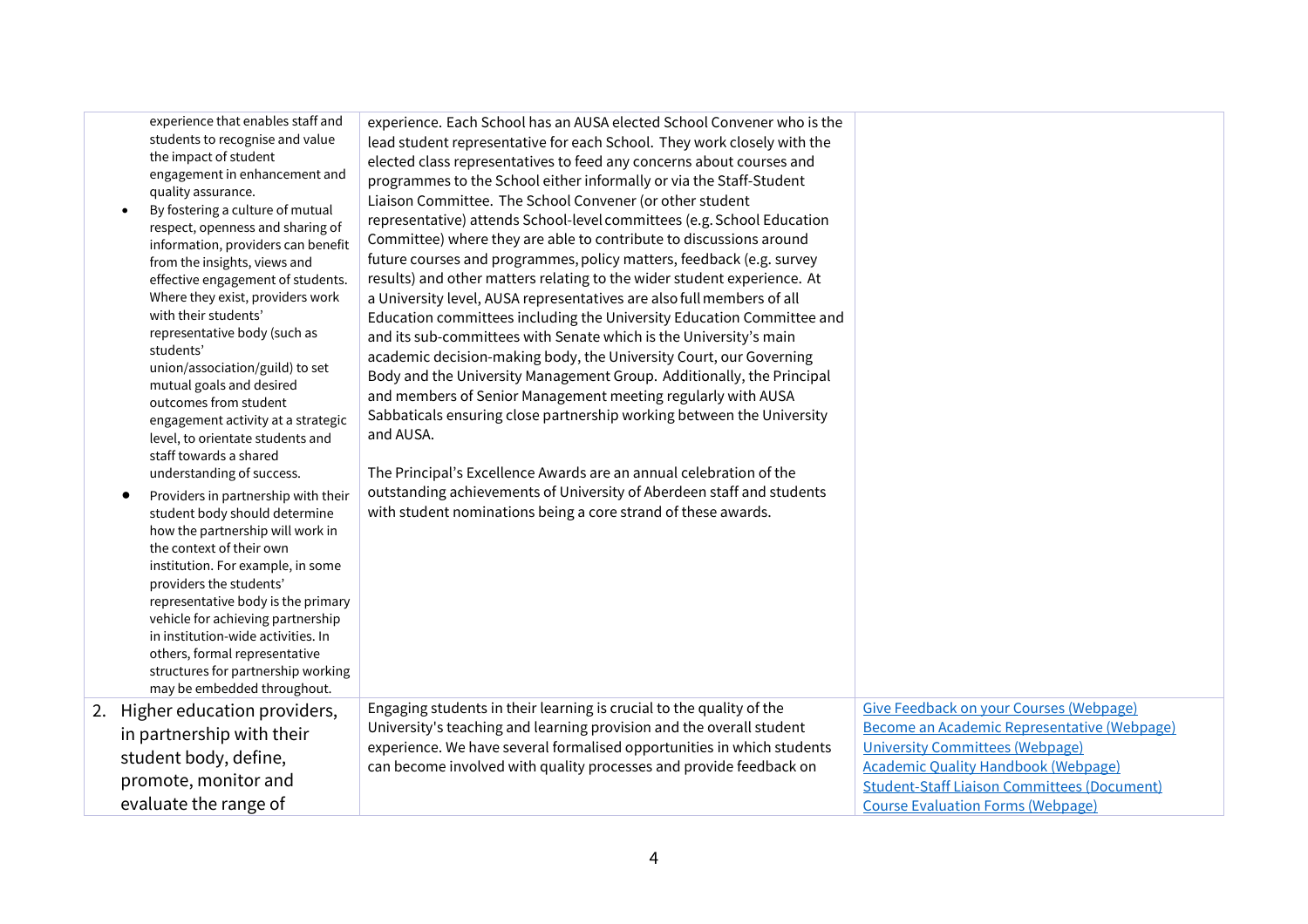| opportunities to enable all                                            | their experience, in order to both influence their own period of study and                                                                          | Aberdeen Student Experience Survey (Webpage) |
|------------------------------------------------------------------------|-----------------------------------------------------------------------------------------------------------------------------------------------------|----------------------------------------------|
| students to engage in quality                                          | also that of future students.                                                                                                                       | NSS (Webpage)                                |
| assurance and enhancement                                              | Student feedback is also a key component of the University's processes of                                                                           |                                              |
| processes.                                                             | monitoring and evaluation. The University use Course Feedback Forms to                                                                              |                                              |
| Higher education providers                                             | seek views from students on their academic experience. These forms                                                                                  |                                              |
| ensure that students and staff can                                     | seek feedback on what they have liked about the course and what they                                                                                |                                              |
| define, own and promote the full<br>range of opportunities for student | have not liked together with areas of good practice. This process                                                                                   |                                              |
| engagement in quality assurance                                        | provides valuable feedback to course coordinators to inform review of<br>their course and to identify any changes requiring to be made for the next |                                              |
| and enhancement processes.                                             | year. The feedback from this process informs the Annual Course and                                                                                  |                                              |
| Providers regularly monitor and                                        | Programme Review process.                                                                                                                           |                                              |
| evaluate the effectiveness of their                                    |                                                                                                                                                     |                                              |
| approach to student engagement.                                        | Students are also offered a wide range of opportunities to provide                                                                                  |                                              |
| Students play an active role in<br>these monitoring and evaluation     | feedback on their overall University Experience. A new Feedback                                                                                     |                                              |
| activities, including identifying                                      | framework and action group is currently being developed to provide                                                                                  |                                              |
| appropriate key performance                                            | strategic leadership and guidance on student feedback relating to their<br>non-academic experience. This group will oversee the University's non-   |                                              |
| indicators to be used to measure                                       | academic feedback mechanisms for conducting, monitoring and sharing                                                                                 |                                              |
| progress, and demonstrable                                             | feedback. The feedback gathered is analysed and shared with the group                                                                               |                                              |
| enhancements to the educational<br>experience.                         | to inform positive change and deliver the best possible student                                                                                     |                                              |
|                                                                        | experience.                                                                                                                                         |                                              |
|                                                                        | In terms of wider student feedback, the Aberdeen Student Experience                                                                                 |                                              |
|                                                                        | Survey and the National Student Survey (NSS) are used to gauge student                                                                              |                                              |
|                                                                        | feedback on the wider student experience. The surveys allow the                                                                                     |                                              |
|                                                                        | University to enhance and improve their services based on the feedback                                                                              |                                              |
|                                                                        | provided. This is then dissolved to students by means of 'You Said: We                                                                              |                                              |
|                                                                        | Did' messaging, which helps to close the feedback loop.                                                                                             |                                              |
|                                                                        |                                                                                                                                                     |                                              |
|                                                                        | Class or Academic Representatives are elected student volunteers chosen                                                                             |                                              |
|                                                                        | by their fellow students who function as a vital link between staff and                                                                             |                                              |
|                                                                        | students, fostering and maintaining open dialogue to improve the                                                                                    |                                              |
|                                                                        | students learning experience. They work together with staff throughout                                                                              |                                              |
|                                                                        | the year and have the opportunity to feedback at Student-Staff Liaison                                                                              |                                              |
|                                                                        | Committee (SSLC) meetings that are normally held once or twice a term.                                                                              |                                              |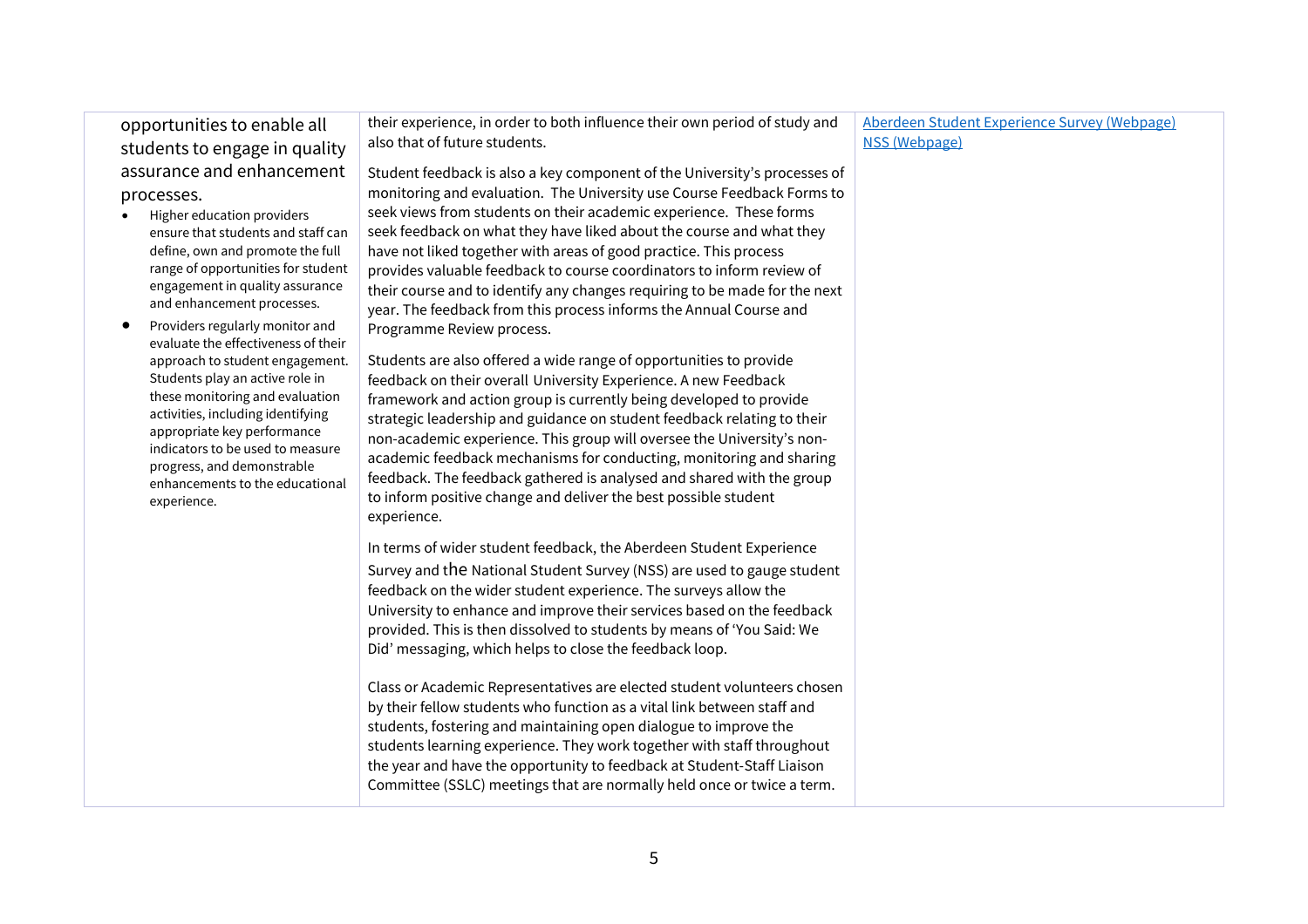|                                                                                                                                                                                                                                                                                                                                                                                                                                                                   | As noted in section 1 above, student membership of formal committees<br>and more informal working or task and finish groups is important in the<br>transparency and engagement of students. The University includes<br>students on all Education Committees and has students on Committees<br>of the highest level. Some examples include the University Education<br>Committee and its sub-committees, Aberdeen 2040 Education Task &<br>Finish Groups and other committees including the Pastoral Review group<br>and the Student Mental Health working group. Students are also integral<br>members of panels reviewing Academic Appeals and Student Complaints.                                                                                                                                                                                                                                                                                                                                                                     |                                                                                                                                                                                 |
|-------------------------------------------------------------------------------------------------------------------------------------------------------------------------------------------------------------------------------------------------------------------------------------------------------------------------------------------------------------------------------------------------------------------------------------------------------------------|-----------------------------------------------------------------------------------------------------------------------------------------------------------------------------------------------------------------------------------------------------------------------------------------------------------------------------------------------------------------------------------------------------------------------------------------------------------------------------------------------------------------------------------------------------------------------------------------------------------------------------------------------------------------------------------------------------------------------------------------------------------------------------------------------------------------------------------------------------------------------------------------------------------------------------------------------------------------------------------------------------------------------------------------|---------------------------------------------------------------------------------------------------------------------------------------------------------------------------------|
|                                                                                                                                                                                                                                                                                                                                                                                                                                                                   | Students are invited to consult and feedback, through survey, focus<br>groups and face to face interaction on a wide range of enhancement<br>activities. Most recently the Pastoral Support Review, Wellbeing Strategy<br>and Peer support development project.                                                                                                                                                                                                                                                                                                                                                                                                                                                                                                                                                                                                                                                                                                                                                                         |                                                                                                                                                                                 |
|                                                                                                                                                                                                                                                                                                                                                                                                                                                                   | The Academic Quality Handbook contains the University's policies,<br>procedures and regulations relating to all aspects of teaching and<br>learning, including research degrees at the University of Aberdeen. This<br>includes details of how students can engage in quality assurance and<br>enhancement processes                                                                                                                                                                                                                                                                                                                                                                                                                                                                                                                                                                                                                                                                                                                    |                                                                                                                                                                                 |
| 3. Effective student<br>engagement supports<br>enhancements, innovation<br>and transformation in the<br>community within and<br>outside the provider, driving<br>improvements to the<br>experience of students.<br>Student engagement can produce<br>changes that help build a dynamic<br>and inclusive learning community.<br>A provider-wide approach will<br>demonstrate multiple student<br>engagement activities at all levels.<br>Providers demonstrate how | As noted in section 1 above, the University works in close partnership with<br>the Aberdeen University Students' Association (AUSA). Agreed<br>annual shared priorities for focus are documented in<br>the Student Partnership Agreement. These are informed by and support<br>both University and AUSA strategies with the overarching goal of<br>enhancing the student experience.<br>The University adopts a holistic approach to feedback (see section 2<br>above), recognising that both academic and non-academic matters<br>contribute to the overall student experience. Through gathering regular<br>and detailed feedback enables us to monitor, develop and improve the<br>student experience and gain valuable insight of our student voice. There<br>is strong recognition of the importance of ensuring that there is closure of<br>the feedback loop to provide assurance to the student body that the<br>University takes their feedback seriously and that it is used to inform<br>enhancements (see section 7 below). | <b>Student Partnership Agreement (Document)</b><br><b>Pastoral Support and Guidance (Webpage)</b><br>Aberdeen Student Experience Survey (Webpage)<br>You Said, We Did (Webpage) |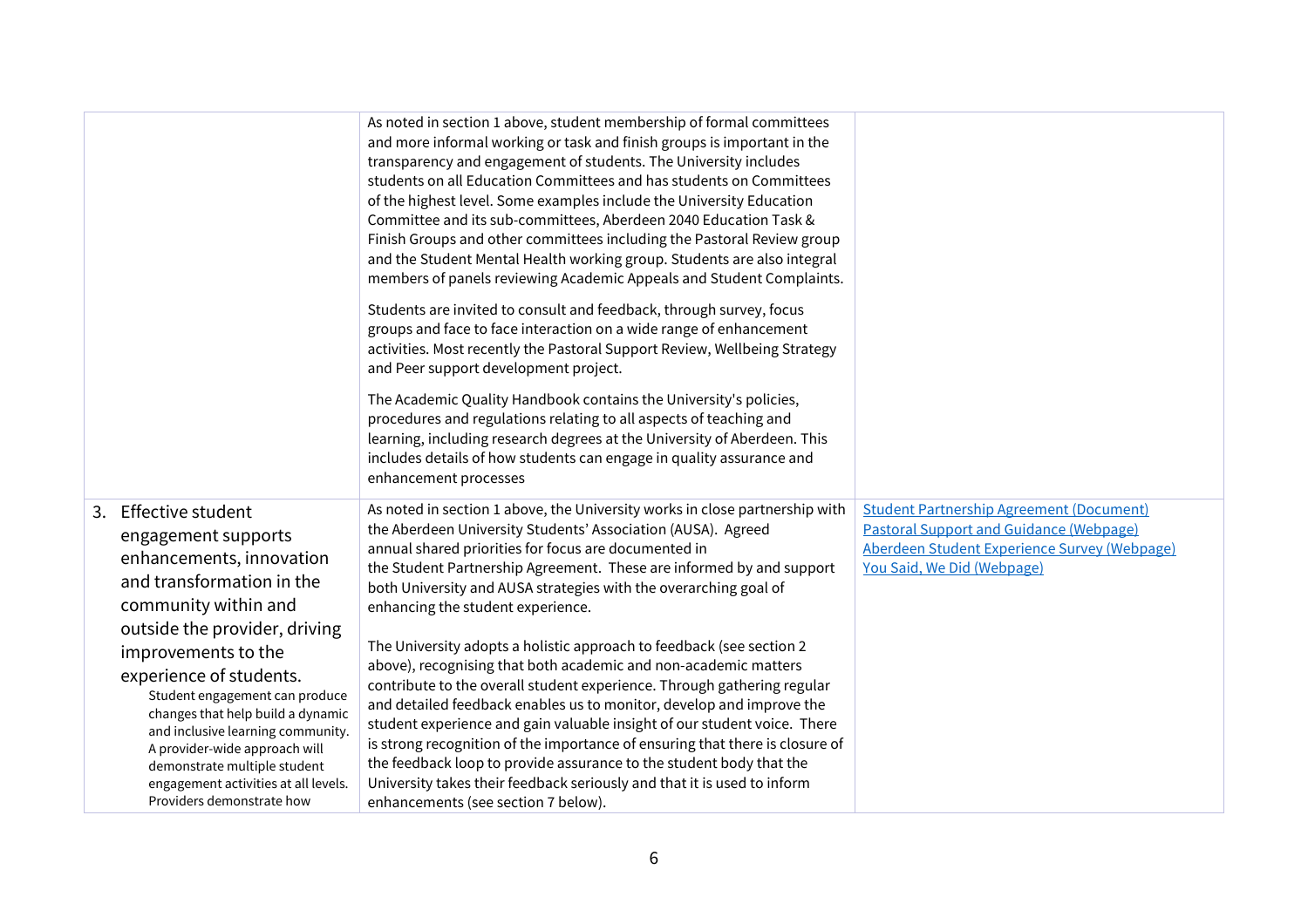| approaches to student<br>engagement drive enhancements<br>to the educational experience at<br>each level.<br>Within the institution, student-led<br>approaches may look at issues<br>and approaches to the curriculum,<br>the wider learning environment,<br>student service delivery and policy<br>development. Outside the<br>provider, student partnership<br>activities might focus on initiatives<br>such as widening access, or<br>community and employer<br>engagement. | The Aberdeen Student Experience Survey provides students with the<br>opportunity to tell us about their experience as a student at the University<br>of Aberdeen, each academic year; what we have done well, and what we<br>can improve on in the future.<br>Student membership of committees and Task & Finish Groups also<br>ensures students are actively able to inform and contribute to decision<br>making in regard to enhancements made to the student experience (see<br>section 2 above).                                                    |                                                                                                                                                                |
|--------------------------------------------------------------------------------------------------------------------------------------------------------------------------------------------------------------------------------------------------------------------------------------------------------------------------------------------------------------------------------------------------------------------------------------------------------------------------------|---------------------------------------------------------------------------------------------------------------------------------------------------------------------------------------------------------------------------------------------------------------------------------------------------------------------------------------------------------------------------------------------------------------------------------------------------------------------------------------------------------------------------------------------------------|----------------------------------------------------------------------------------------------------------------------------------------------------------------|
| 4. Arrangements exist for<br>effective representation of<br>the collective student voice<br>at all organisational levels<br>including decision-making                                                                                                                                                                                                                                                                                                                          | Student membership of formal committees and more informal working or<br>task and finish groups is important in the transparency and engagement<br>of students. The University includes students on all Education<br>Committees and has students on Committees of the highest level (see<br>section 1 above).                                                                                                                                                                                                                                            | <b>Student Experience (Webpage)</b><br><b>Rectorial Election (Webpage)</b><br><b>Representation at AUSA (Webpage)</b><br><b>Class Representative (Webpage)</b> |
| bodies.<br>Providers work with their student<br>body and students' representative<br>body (such as students' union,<br>association or guild) to ensure<br>there are mechanisms in place at<br>all levels to allow for the collective<br>view of students to inform and                                                                                                                                                                                                         | The Aberdeen University Students' Association (AUSA) elects five<br>sabbatical officers each year to take forward a series of priorities as<br>campaigned in their manifesto to represent students and the student<br>voice. Sabbatical Officers work with colleagues at AUSA and within the<br>University to achieve their manifesto priorities and have a role in<br>representing students at University-level discussions.                                                                                                                           |                                                                                                                                                                |
| shape the student experience.<br>Collective student engagement<br>involves students considering,<br>deliberating, and developing<br>informed views, independent from<br>the provider, which are<br>representative of the wider<br>student body. Collective<br>engagement will happen primarily                                                                                                                                                                                 | The role of the class representatives and School Convenors is also<br>important in the collective student voice, ensuring that concerns are<br>relayed to Schools, and therefore the University, by means of open forum<br>and Student-Staff Liaison Committees. School Conveners also serve as<br>members of School Education Committees ensuring the student voice is<br>able to inform decision making.<br>Students are invited to consult and feedback, through survey, focus<br>groups and face to face interaction on a wide range of enhancement |                                                                                                                                                                |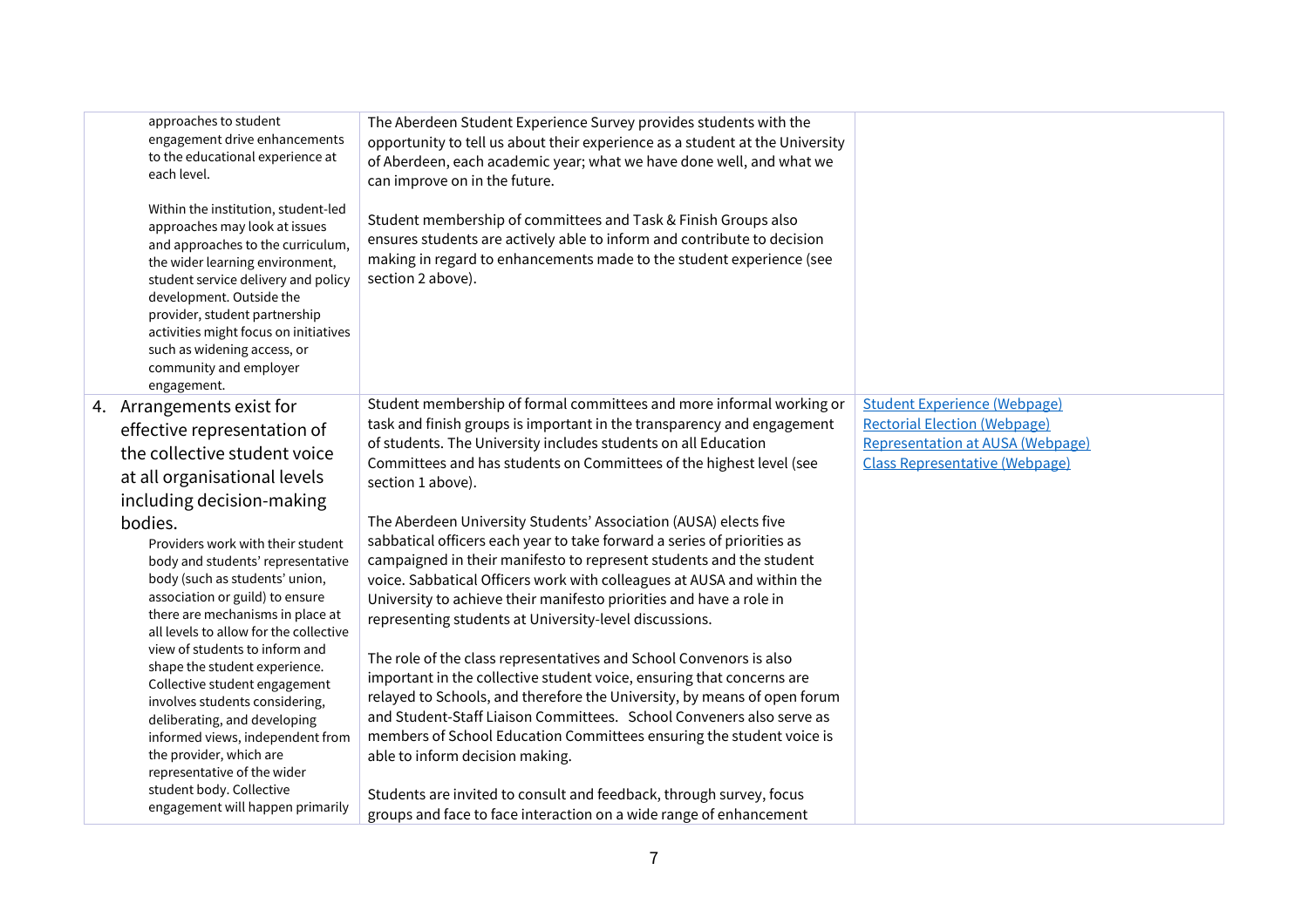| through student representative<br>structures such as<br>course/class/faculty<br>representatives, and where they<br>exist through the students'<br>representative body.                                                                                                                                                                                                                                                                                                                                                                                                                                                                                                                                                                                                     | activities. This feedback is shared with the respective working group to<br>inform each project.<br>The Rector of the University of Aberdeen is elected by registered<br>students. Their main role is to work closely with AUSA, the Students'<br>Association to bring student concerns to the attention of University<br>management.                                                                                                                                                                                                                                                                                                                                                                                                                                                                                                                                                                                                                                                                                                                                                                                                                                                                                                                                                                                                                                                                                                                                                                                                                                                               |                                                                                                                                                                                                                                                                                                                                                                                                                         |
|----------------------------------------------------------------------------------------------------------------------------------------------------------------------------------------------------------------------------------------------------------------------------------------------------------------------------------------------------------------------------------------------------------------------------------------------------------------------------------------------------------------------------------------------------------------------------------------------------------------------------------------------------------------------------------------------------------------------------------------------------------------------------|-----------------------------------------------------------------------------------------------------------------------------------------------------------------------------------------------------------------------------------------------------------------------------------------------------------------------------------------------------------------------------------------------------------------------------------------------------------------------------------------------------------------------------------------------------------------------------------------------------------------------------------------------------------------------------------------------------------------------------------------------------------------------------------------------------------------------------------------------------------------------------------------------------------------------------------------------------------------------------------------------------------------------------------------------------------------------------------------------------------------------------------------------------------------------------------------------------------------------------------------------------------------------------------------------------------------------------------------------------------------------------------------------------------------------------------------------------------------------------------------------------------------------------------------------------------------------------------------------------|-------------------------------------------------------------------------------------------------------------------------------------------------------------------------------------------------------------------------------------------------------------------------------------------------------------------------------------------------------------------------------------------------------------------------|
| 5. Providers recognise and<br>respond to the diversity of<br>their student body in the<br>design and delivery of<br>student engagement,<br>partnership working and<br>representation processes.<br>Providers ensure that approaches<br>to student engagement and<br>representation are designed to<br>include the diversity of their<br>student body, identifying and<br>removing barriers to participation,<br>to ensure that the full diversity of<br>student voices can contribute to<br>enhancement and assurance<br>activities. Consideration is given<br>to students' modes of study, the<br>composition and demographic of<br>the student population, and the<br>different backgrounds that<br>students have, to ensure effective<br>engagement and representation. | The University is fully committed to equality, diversity, and inclusion. We<br>take an innovative and proactive approach to embedding and<br>mainstreaming the principles of equality, diversity and creating an<br>inclusive environment for work and study which celebrates the diversity<br>of our staff and students.<br>As part of the University Aberdeen 2040 Strategy, inclusivity is a key<br>strand and incorporates equality of opportunity and accessibility for all<br>students. The University's vision for Equality & Diversity is "To strive to<br>create an inclusive culture which celebrates the diversity of the<br>University's staff and students. In recognising that this diversity brings<br>new and engaging perspectives and enriches the experience of all who<br>work, study and visit the University, we will take a proactive approach to<br>embedding and mainstreaming the principles of Equality and<br>Diversity." The EDI policy supports this work.<br>The University operates Equality Impact Assessments to ensure that no<br>group is unduly discriminated against and to ensure activities are carried<br>out in a fair and transparent way. All new policies should be reviewed by<br>means of Equality Impact Assessments to ensure they are fit for purpose<br>in an inclusive environment.<br>The University has developed a Framework for Accessibility and Inclusion<br>in Education (see 2 above). This encompasses all aspects of<br>equality, diversity and inclusion in the student experience, ensuring all<br>students are supported to study. | Aberdeen 2040 Strategy (Webpage)<br><b>Equality, Diversity and Inclusion (Webpage) (Students)</b><br><b>Equality, Diversity and Inclusion (Webpage) (Staff)</b><br><b>Support for Online Students (Webpage)</b><br><b>Qatar Campus (Webpage)</b><br><b>Transnational Campuses (Webpage)</b><br><b>Inclusivity and Accessibility in Education Framework</b><br>(Webpage)<br><b>Equality Impact Assessments (Webpage)</b> |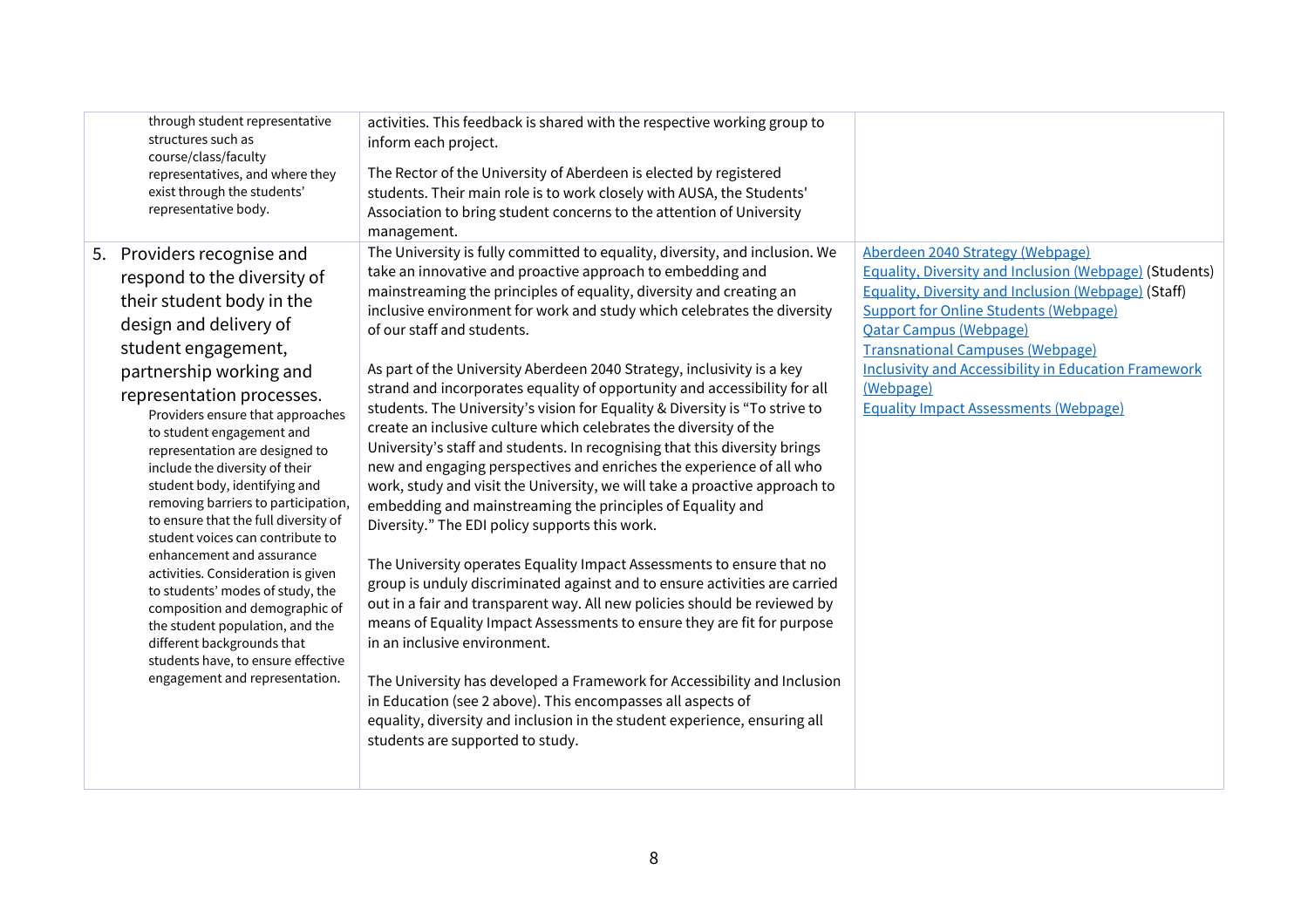|                                                                                                                                                                                                                                                                                                                                                                                                                                                                                                                                                                                                                                                                                                                                                                                                                                                                                   | Our fully online students, both those studying at a programme level and<br>those taking a short course, have access to the same opportunities that<br>on campus students do.                                                                                                                                                                                                                                                                                                                                                                                                                                                                                                                                                                                                                                                                                                                                                                                                                                                                                                                                                                                                                                                                                                                                               |                                                                                                                                                                                                                                                                                                    |
|-----------------------------------------------------------------------------------------------------------------------------------------------------------------------------------------------------------------------------------------------------------------------------------------------------------------------------------------------------------------------------------------------------------------------------------------------------------------------------------------------------------------------------------------------------------------------------------------------------------------------------------------------------------------------------------------------------------------------------------------------------------------------------------------------------------------------------------------------------------------------------------|----------------------------------------------------------------------------------------------------------------------------------------------------------------------------------------------------------------------------------------------------------------------------------------------------------------------------------------------------------------------------------------------------------------------------------------------------------------------------------------------------------------------------------------------------------------------------------------------------------------------------------------------------------------------------------------------------------------------------------------------------------------------------------------------------------------------------------------------------------------------------------------------------------------------------------------------------------------------------------------------------------------------------------------------------------------------------------------------------------------------------------------------------------------------------------------------------------------------------------------------------------------------------------------------------------------------------|----------------------------------------------------------------------------------------------------------------------------------------------------------------------------------------------------------------------------------------------------------------------------------------------------|
|                                                                                                                                                                                                                                                                                                                                                                                                                                                                                                                                                                                                                                                                                                                                                                                                                                                                                   | We work closely with colleagues at our campus in Qatar and at our Joint<br>Institute with South China Normal University, and other international<br>partners, to ensure students studying at campuses overseas have the<br>same opportunities and support.                                                                                                                                                                                                                                                                                                                                                                                                                                                                                                                                                                                                                                                                                                                                                                                                                                                                                                                                                                                                                                                                 |                                                                                                                                                                                                                                                                                                    |
| 6. Student engagement and<br>representation processes are<br>adequately resourced and<br>supported.<br>Effective student engagement<br>requires clearly identified<br>resourcing at a strategic level.<br>Students and staff benefit from<br>induction and ongoing training<br>and support relating to student<br>engagement.<br>Providers offer and evaluate the<br>training and support provided to<br>ensure it is appropriate for the<br>role. The students' representative<br>body requires adequate resource<br>to lead on facilitating student<br>academic representation, and<br>providers often work with them<br>on the delivery of induction and<br>training activities. Consideration<br>is given to ensuring training<br>supports students to develop<br>informed views, independent<br>from the provider, which are<br>representative of the wider<br>student body. | The University actively contributes to the induction of new Aberdeen<br>University Students' Association (AUSA) Sabbatical Officers to ensure they<br>are appropriately appraised of University policies and procedures, their<br>role on committees and that they can establish effective working<br>relationships with relevant University staff.<br>AUSA provides comprehensive training and support for class<br>representatives. A suite of online resources are available<br>AUSA representatives who serve on Internal Teaching Review panels or as<br>members of Appeals, Complaints and Discipline panels are provided with<br>training in the same way as that provided to academic staff members of<br>these bodies. Similarly, all student members of Senate receive induction<br>into their role.<br>The STAR (Students Taking Active Roles) Award is a co-curricular<br>initiative available to students at both the Aberdeen and Qatar campuses.<br>It allows students to assess, enhance and gain recognition for the skills<br>they develop through any unpaid role of responsibility on or off campus.<br>The University's Enhanced Transcript recognises not just a student's<br>academic achievements but also recognises co-curricular activities such<br>as the STAR award and AUSA Committee roles. | <b>Representation at AUSA (Webpage)</b><br>Class Rep Training 2021/22 - AUSA Skills Hub<br>(Webpage)<br><b>Star Award (University Careers Service) (Webpage)</b><br><b>Enhanced Transcripts   University Services and</b><br><b>Schools   Toolkit   The University of Aberdeen</b><br>(abdn.ac.uk) |
| 7. Providers work in<br>partnership with the student                                                                                                                                                                                                                                                                                                                                                                                                                                                                                                                                                                                                                                                                                                                                                                                                                              | The University places great value on student feedback in its processes of<br>monitoring and evaluation, both in regard to our academic provision and                                                                                                                                                                                                                                                                                                                                                                                                                                                                                                                                                                                                                                                                                                                                                                                                                                                                                                                                                                                                                                                                                                                                                                       | You Said, We Did (Webpage)<br><b>Course Evaluation (Webpage)</b>                                                                                                                                                                                                                                   |